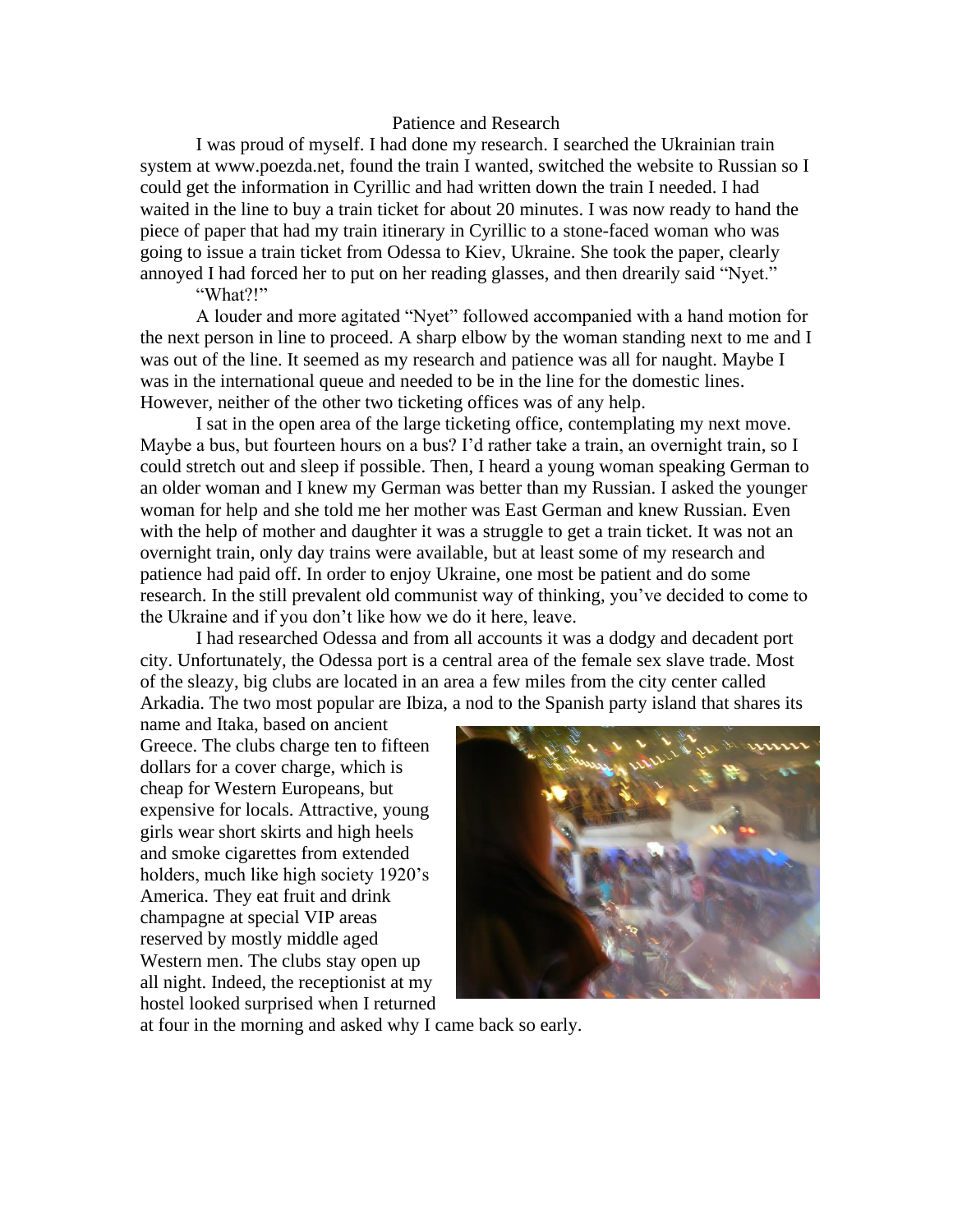

The clubs are a place to be seen but so is the city center. Many locals were taking pictures of themselves next to nearly every statue along Prymorsky Bulvar, to prove they were in the big city of Odessa. The city center was surprisingly pleasant and contains a Town Hall, Vorontsov Palace and Potemkin Steps, which are the 192 steps that lead to the port. Other attractions include the Opera and Ballet Theater and

the Pushkin Museum. There are beaches in the sleazy area of Arkadia and also at Lanzheron Beach, near the center, which is more family oriented but most beachgoers still were scantily clad swimming wear.

Taking the train I entered Kiev, a city beloved by many of its residents and with good reason. The Caves Monastery contains several places to visit in its nicely kept complex, but most important are two sets of underground caves. Most women cover their head when entering and many people buy thin yellow candles that are dedicated to the monks that are buried in the caves and they also double as illumination.

The Museum of the Great Patriotic War and accompanying Defense of the Motherland Monument are near the caves. The museum is extensive and deals with the Soviet Era especially World War II. Although the captions are in Cyrillic, one can get a sense of the museum through the letters and pictures that are displayed. The museum has abundant classical Soviet statues and music.

Another attraction is the Independence Square where the 2004 Orange Revolution occurred. This removed the Russian supported candidate Viktor Yanukovych, with Viktor Yushchenko who may have been poisoned by the Russians. There are several places to visit around the square one being Blindazh, a military themed bar. There are old Communist posters, mesh, gasmasks and the menus are located within the old style Soviet style briefcases. The owner, wearing a t-shirt, boxers and



slippers, sat at the table next to us. He looked and acted like a mob boss.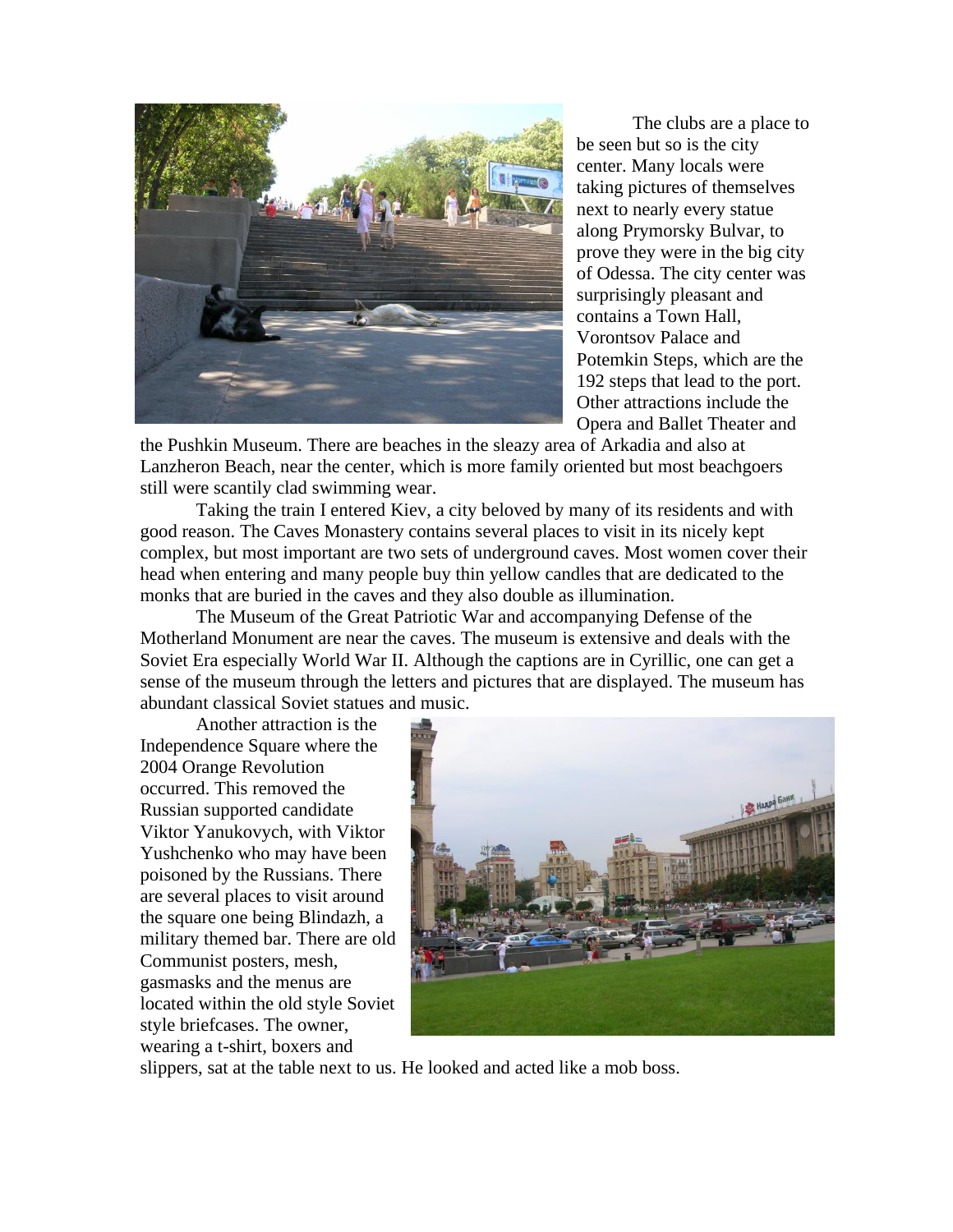The Chernobyl Museum illustrates the tragic events of the 1986 nuclear disaster. The reactor was a high speed, high power, low safety reactor meant to supply energy not only to Eastern Europe but also Western Europe. After the accident, many soldiers had the option of spending two minutes at Chernobyl to help construct a hastily built concrete sarcophagus or two years fighting in the Soviet-Afghan War. Many thought Chernobyl was a better deal, many of them developed cancer. The meltdown in Chernobyl released 500 times more radiation than the bomb dropped in Hiroshima, and there will be no building in the area for 500 years. The last reactor at Chernobyl was not shut down until 2000 and was controversial because Ukraine needed the energy the reactor supplied. Many of the cows and thus their meat in the area are contaminated due to radiation but because of the need for food it is not destroyed. Instead the meat is dispersed throughout the country so that one area doesn't get too much of the contaminated meat. Ukraine and France are working on a new sarcophagus as the old one may collapse.

One can see the aftereffects of the disaster while visiting the museum. One room



has an apple tree budding which has become the symbol of the continuing recovery process. There is an exhibit that illustrates the financial and moral support other countries gave, especially their Cold War enemy, America. Included is a letter from a nine year old American girl in which she writes, "I want to give blood to help Chernobyl victims". The last room contained powerful artwork that incorporated death with the yellow and black triangular radiation symbol. One poster has the radiation sign stuck to a white dove and pulling the bird down. Another is of an animal's skull with yellow and black streaming out of every orifice, and labeled, "Radiation- world's most dangerous animal". Another is a picture of a baby, whose nook has the radiation symbol, indicating that the radiation will be passed on through the next generation.

Nearby, there is a synagogue that housed Hasidic scholars. The Bulgakov House-Museum gives a good look at life in Kiev during the late 1800s and early 1900s. There are three churches of note in the area as well, St. Andrew's, St. Michael's and St. Sophia's. All are worth a visit due to attractive interiors and the soft colors of their exterior.

I traveled in Kiev with a Jewish man, Antonine, who had lived in Ukraine until age six. His mother had a brain tumor due to Chernobyl, but a wealthy American Jewish family sponsored Antonine and his mother. He remembers his mother telling him to pack one bag of his most important belongings because they would not be coming back. He